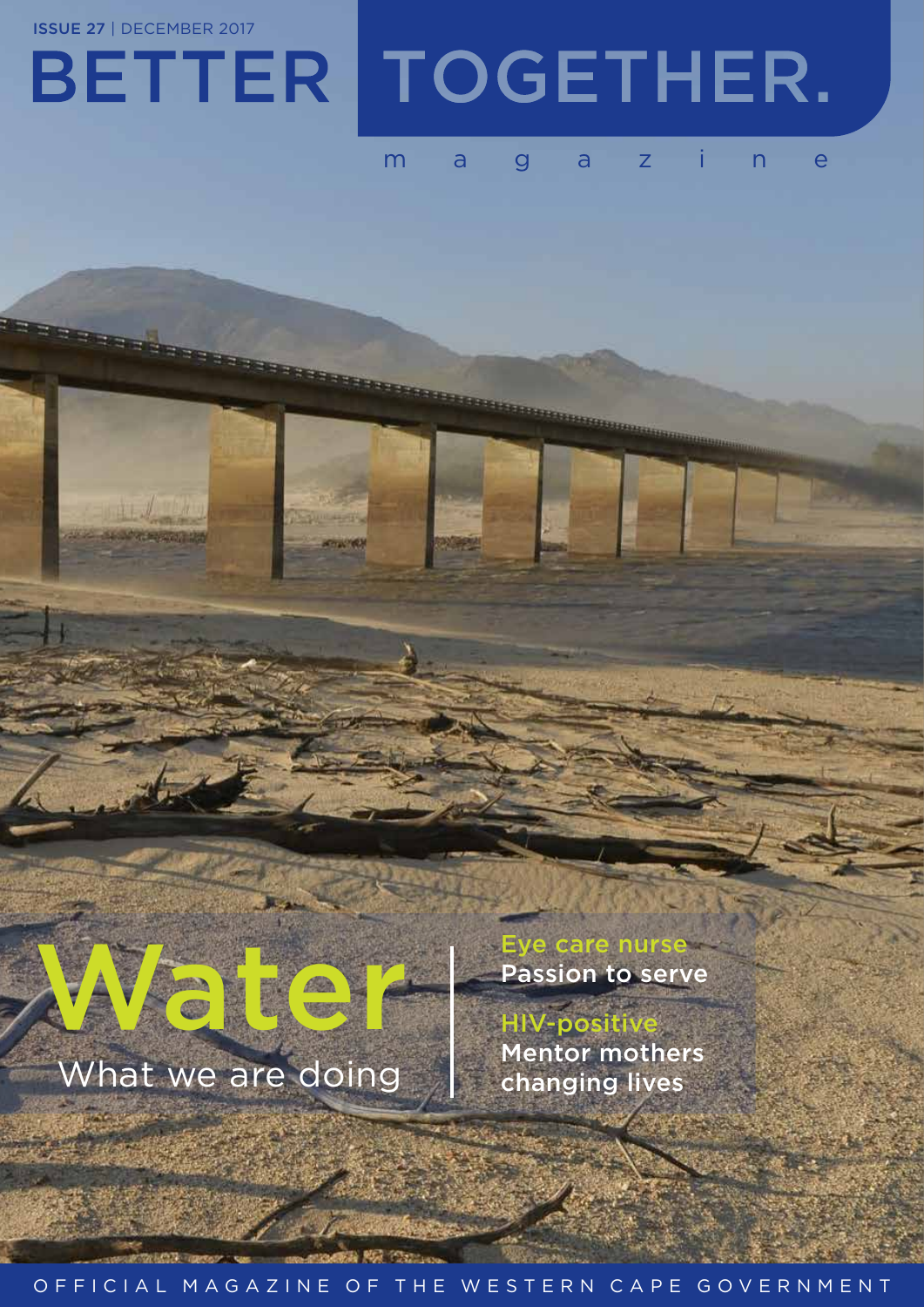## A MOTHER'S STORY

My name is Phumeza Dyantyi. I am 33 and live in Khayelitsha – a township just outside Cape Town. When I fell pregnant in 2008, I was just 24 years old. As far as I knew, it was people who have had many sexual partners who got HIV, so I thought I was safe.

But my whole world changed in a matter of seconds when my test came back positive. The first thing that came to mind was that I was going to die and I couldn't breathe for a moment. It felt like the sky was falling over my head. And I thought my baby was obviously also HIV positive. However, my life changed once again when I was introduced to

mothers2mothers that same day. Seeing other pregnant women and hearing the Mentor Mothers disclose their own status made me realise I was not alone. As much as all this gave me hope, it was a little too much to deal with in one day. I was exhausted and I had to go home and process everything. Disclosing to my family was not a problem. But my boyfriend was a different story. As soon as I told him about my status, he kicked me out of his house and said he wanted nothing to do with me or my dying child and that I should never call him again. The thought of being a single mother scared me a little, but I had all the support I needed from my family and the support group at mothers2mothers. My baby was born a few months later and he tested HIV-negative. I had achieved the first step in giving my son a bright future.

# **Mentor** Mothers<br>Information provided by mothers2mothers

ore than 200 babies are infected with HIV every day in sub-Saharan Africa. Most of them are infected by their mothers during pregnancy, childbirth, or breastfeeding. Effective and inexpensive medical interventions are available that can keep mothers and babies healthy. Without these interventions, up to 40% of babies born to HIV-positive mothers will contract the virus. With treatment, this can be reduced to 2%.

I now work for mothers2mothers as a community Mentor Mother. I go to households and educate women and their families on the importance of testing for HIV and going for antenatal care, and I trace those who miss their appointments.

I also educate mothers, caregivers, and teachers on how to stimulate young children so they can understand the importance of developmental milestones. I help them make toys out of what you and I would think of as junk. I organise playgroups where we help children learn through play and also assess whether or not they are meeting their developmental milestones.

After four years of working for mothers2mothers, I still love it with my whole heart. At mothers2mothers, we are not just focused on making sure babies are born free of HIV, but that they also have the opportunity to thrive.

The organisation mothers2mothers (m2m) trains, employs, and empowers mothers living with HIV as frontline health care workers in understaffed health centres and within communities. Through one-on-one and group sessions, these Mentor Mothers provide essential health education and support to women on how they can protect their babies from the HIV infection and keep themselves and their families healthy. Mentor Mothers' intimate understanding of the social and cultural challenges of living with HIV gives them a unique ability to form trusted relationships with other women.

Phumeza Dyantyi, a Mentor Mother, at the mothers2mothers organisation.